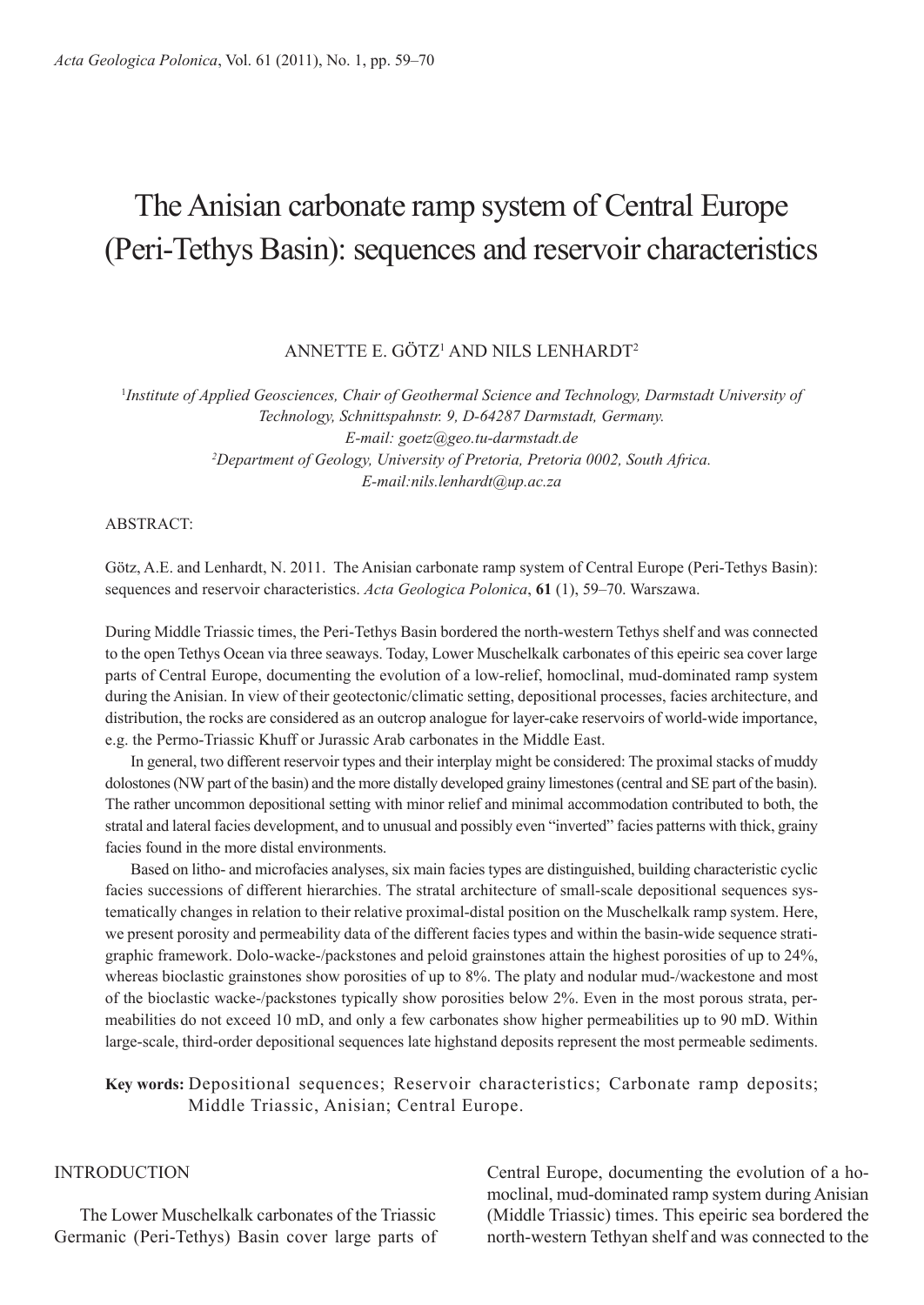open Tethys Ocean via three seaways. inner, mid, and outer ramp deposits of the Muschelkalk Basin are analyzed along a palaeogeographic transect from peritidal environments in the north-western part of the basin (NW Germany) to subtidal sediments in the south-east (E Germany and s Poland) with respect to reservoir characteristics. Peritidal sediments of the inner ramp are documented in abandoned quarries at Osnabrück (lower saxony). large-scale outcrops (active quarries) in the Fulda area (E hesse), near Jena (E Thuringia), and in Upper Silesia (S Poland) document mid to outer ramp deposits, including the type section of the German lower Muschelkalk (Jena Formation). In the north-western part of the Germanic Basin (E Netherlands) the lower Muschelkalk carbonates are exploited as a gas reservoir (Pipping *et al.* 2001). in view of their geotectonic/palaeoclimatic setting, depositional processes, reservoir facies, architecture, and distribution, the ramp deposits studied are considered as an outcrop analogue for layer-cake reservoirs of world-wide importance, e.g. the Permo-Triassic Khuff or Jurassic Arab carbonates in the Middle East. Khuff carbonates were deposited on a broad, poorly circulated, very low-relief epeiric platform and consist in large part of interbedded mudstones and grainstones having fine grain size with finely crystalline dolomite fabrics. Arab reservoir rocks were deposited under better circulated conditions near platform margins facing deep, intracratonic basins and, thus, have coarser, more grain-dominated fabrics (e.g., peloidal grainstones, grain-dominated packstones) and lesser overall content of chemically precipitated grains, calcium sulfate, and dolomite. Khuff deposits were likely composed of less stable mineralogy than Arab carbonates since the late Permian was a time of aragonite seas, whereas the late Jurassic was a time of calcite seas (sandberg 1983). in summary, Arab reservoirs are characterized by greater preservation of primary depositional pore types, more coarsely crystalline dolomite fabrics, and lesser plugging by anhydrite (Ehrenberg *et al.* 2007).

## GEOlOGiCAl sETTiNG

During Triassic times, the Germanic Basin was a peripheral basin of the western Tethys Ocean, the socalled northern Peri-Tethys (Szulc 2000). The basin was bordered by landmasses and open to the Tethyan shelf by three tectonically controlled gates in the south and south-east (Text-fig. 1), known as the East Carpathian, silesian-Moravian, and Western Gates. The East Carpathian Gate was already active in the

Late Induan, the Silesian Gate opened in the Olenekian (Szulc 2000) and the westernmost communication to the Tethys developed during the Anisian (Feist-Burkhardt *et al.* 2008a; Götz and Gast 2010). The semi-closed situation of the basin and the diachronous communication with the Tethys Ocean resulted in a distinctive facies differentiation between the western and eastern parts of the basin (Text-fig. 2). While in the Silesian and Carpathian domains the Early Anisian is already represented by carbonates, the central and western areas were still dominated by siliciclastic red beds (Röt facies). In the eastern subbasin, open marine sedimentation continued during almost the entire Anisian, while the western part experienced restricted circulation during the Early and late Anisian.

The biostratigraphic framework of the Germanic Middle Triassic is based mainly on conodonts (Kozur 1974) and palynomorphs (cf. heunisch 1999). The well-established lithostratigraphic framework of the Anisian carbonate ramp system uses characteristic marker beds for basin-wide correlation (e.g., hagdorn *et al.* 1987). Facies diachroneity and the scarcity of age-diagnostic index fossils (conodonts, ammonoids), however, make unequivocal basin-wide correlations difficult (for detailed discussion see Feist-Burkhardt et al. 2008b). Sequence stratigraphy has been employed to approach the problem of regional litho facies variations and provided a framework of principal stages in basin evolution during Middle Triassic times (Aigner and Bachmann 1992; Szulc 2000; Text-fig. 2). Recently, studies of conodont assemblages and their migration and distribution patterns served to interpret eustatic signatures of basin evolution on high time resolution (Narkiewicz and szulc 2004; Götz and Gast 2010).

In addition to the presence of marker beds, the vertical facies succession of the lower Muschelkalk deposits is characterized by a hierarchically organized cyclic sedimentation pattern. Stacked small-scale depositional sequences build characteristic sets of 3 to 4 sequences that are characteristic features of the largescale composite sequences (Rameil et al. 2000). Geochemical and palynofacies signatures also show stacked cyclic patterns that confirm the high-resolution sequence stratigraphic interpretation (Rameil *et al.* 2000; Conradi *et al.* 2007). The stratal architecture of small-scale depositional sequences systematically changes in relation to their relative proximal-distal position on the Muschelkalk ramp system (Text-fig. 3). Deposits of the proximal ramp in the western part of the Peri-Tethys Basin show asymmetric sequences. Bioclastic beds with reworked hardground pebbles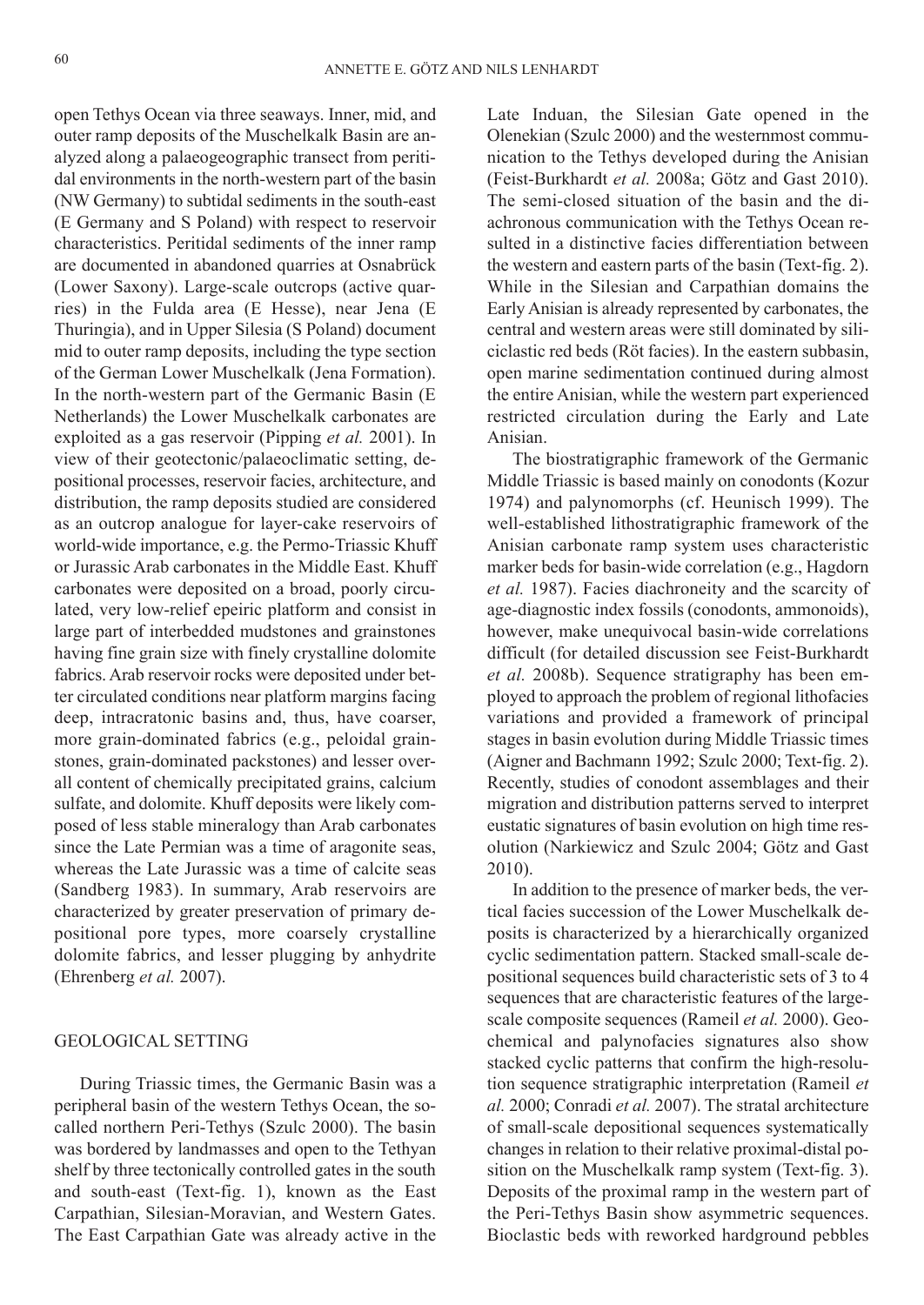

Text-fig. 1. Palaeogeography of the Germanic Basin during Pelsonian times and location of outcrops in Germany, Poland and the Netherlands; based on Szulc (1999) and modified from Götz et al. (2005) and Götz and Gast (2010). RM – Rhenish Massif, MM – Małopolska Massif. 1 – De Wijk, NE Netherlands; 2 – Osnabrück, 3 – Großenlüder, 4 – Steudnitz, 5 – Rüdersdorf, Germany; 6 – Strzelce Opolskie, Poland



Text-fig. 2. Palaeogeographic transect (NW-sE) of the Middle Triassic (Anisian) Peri-Tethys Basin (Central Europe) and sequence stratigraphic framework of the lower Muschelkalk depositional series (modified from szulc 2000)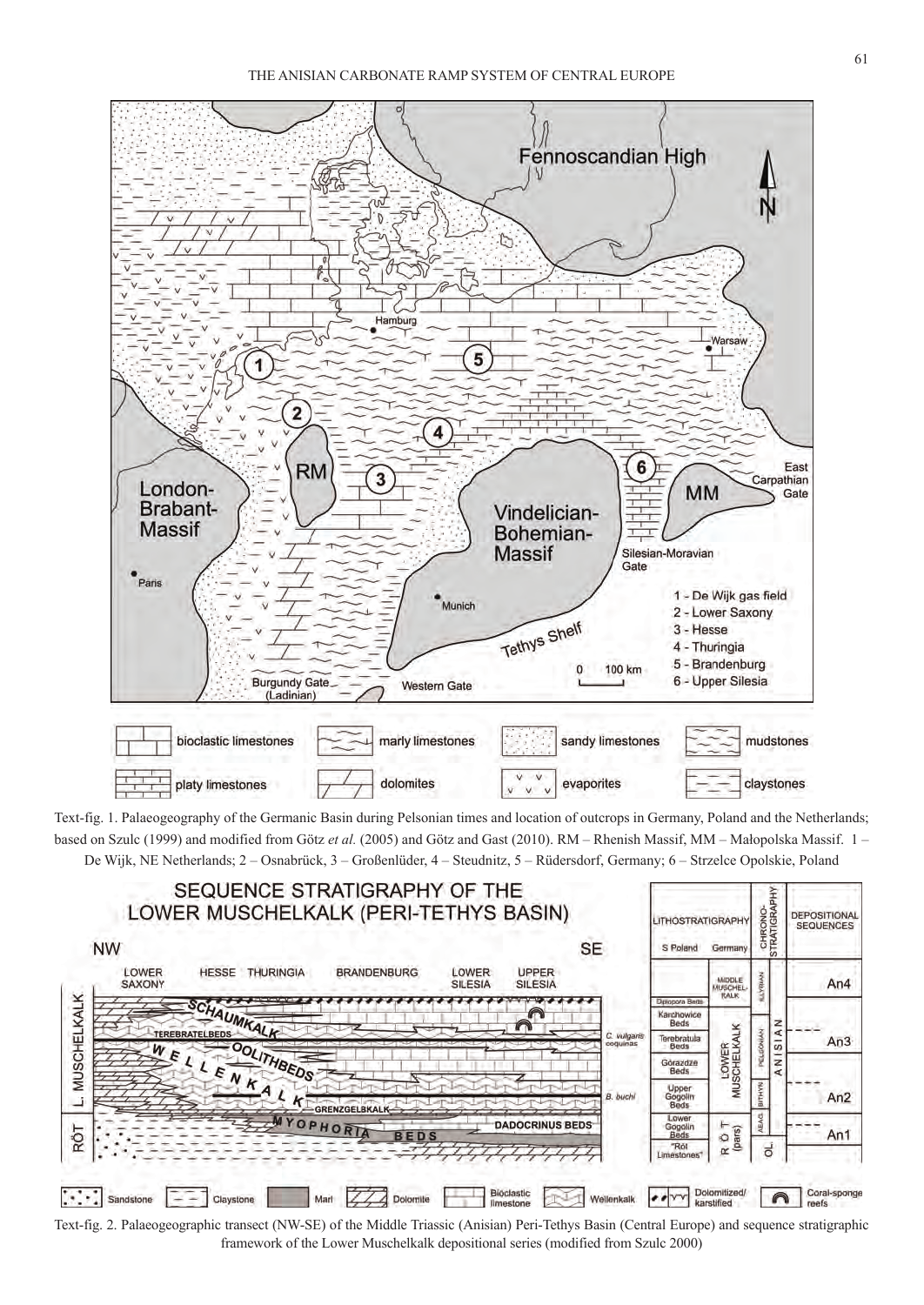represent the transgressive phase. Since pebbles were reworked during transgression, the hardground may correspond to the sequence boundary. Bioturbated and laminated mudstones are interpreted as highstand deposits. Maximum flooding is recognized by thin condensed marly layers at the top of bioclastic beds. Lowstand deposits are not recorded so that the transgressive surfaces at the base of bioclastic beds directly overlie the sequence boundaries or even erode it away. Reworked lithoclasts at the base of bioclastic beds derive from mudstones or hardgrounds below these beds; they may be completely reworked or are partially eroded. These erosional surfaces are developed within the entire basin and are used for basin-wide high-resolution correlation (Text-fig. 3). Deposits of the outer ramp are represented by nodular and platy mudstones and crinoidal wacke-/packstones, showing symmetric cycle patterns. Highly proximal sedimentary series are characterized by small-scale sequences built of dolomitic mudstones and red marlstones of the lagoonal and inner ramp setting. These sediments represent highstand deposits. Due to permanent reworking, transgressive deposits are recorded by a pebble lag (Text-fig. 3).

Conceptual correlation of small-scale depositional sequences within a cyclo- and sequence stratigraphic framework improved time resolution and the understanding of basin evolution (Götz 1996; Kedzierski 2000; Pöppelreiter 2002). Furthermore, the application of palynofacies analysis to high-resolution sequence stratigraphy of carbonate series of the Peri-Tethys Basin and the northern Tethys shelf area proved to be a powerful correlation tool (Götz and Feist-Burkhardt 1999; Rameil *et al.* 2000; Götz *et al.* 2003; Götz *et al.* 2005; Feist-Burkhardt *et al.* 2008a; Götz and Török 2008). On a regional scale, debris-flow deposits, seismites, and tsunamites are used to define time-lines from short-term events (Föhlisch and Voigt 2001).

# MATEriAls ANd METhOds

We analyzed a total of 98 outcrop samples from Lower Saxony, Hesse, Thuringia (Germany), and Upper Silesia (Poland), and used published data from Brandenburg (Germany) and the Netherlands (De Wijk gas field) to analyze porosities and permeabilities with respect to the reservoir potential of the main facies types. The selected type sections cover the entire Germanic (Peri-Tethys) Basin, documenting a NW – sE palaeogeographic transect (Text-fig. 2).

Oven dried plug samples (35 mm length and diameter) drilled from rock samples collected from all four outcrop sections were investigated to document the relation between lithology, porosity types, and permeability. Additionally, microfacies analysis was car-



Text-fig. 3. Conceptual correlation of small-scale sequences of the lower Muschelkalk ramp system, modified after Pöppelreiter (2002) and Götz and Török (2008). Abbreviations: sb – sequence boundary, mfs – maximum flooding surface, MSL – mean sea-level, FWWB – fair-weather wave base, sWB - storm wave base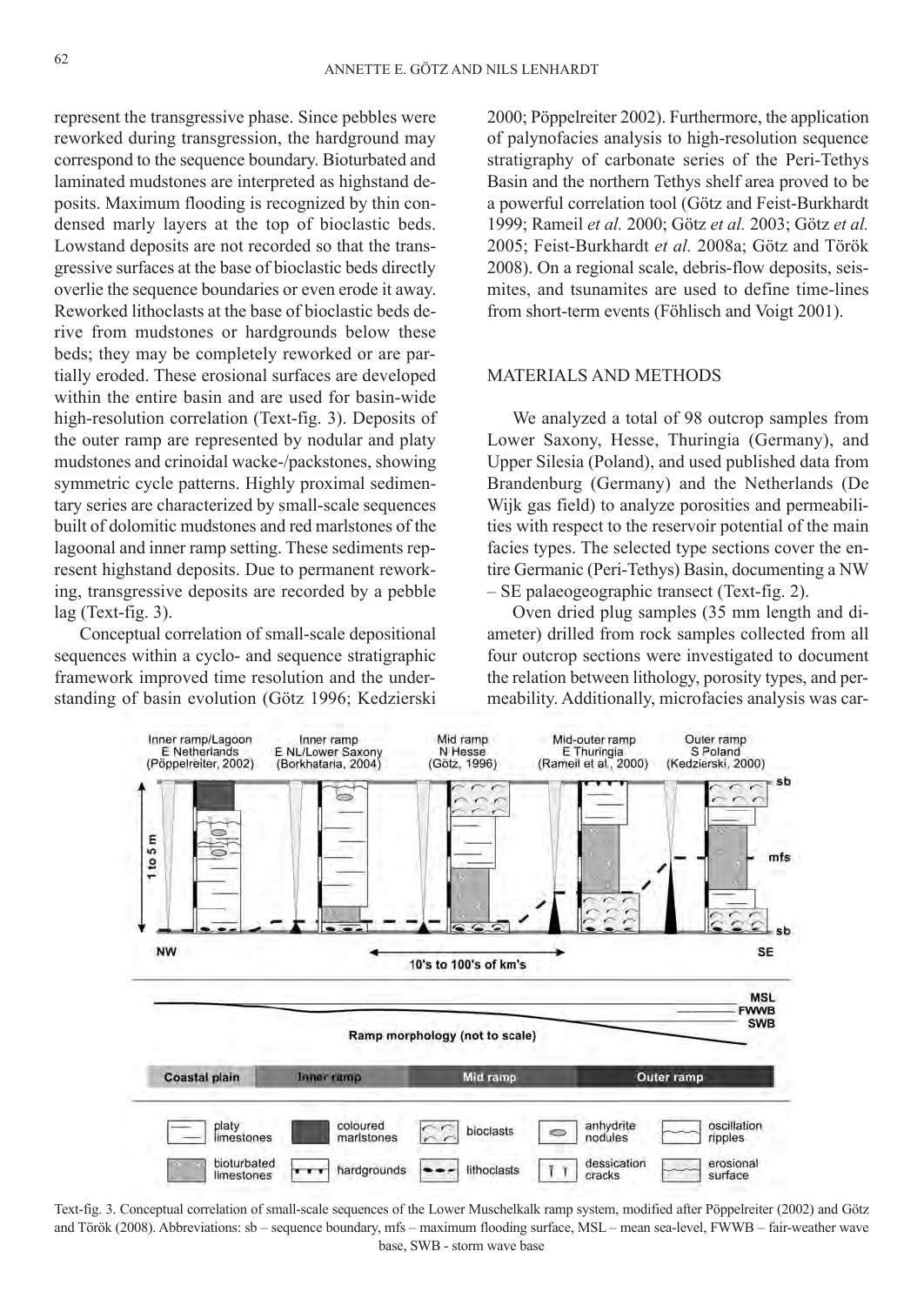ried out on polished slabs and thin sections to classify the main facies types (MFT). Separate measurements of skeletal density (helium pycnometer AccuPyc 1330) and envelope density (DryFlo pycnometer GeoPyc 1360) enabled the calculation of porosity. Permeability measurements were carried out using a gas mini-permeameter constructed at the TU Darmstadt, Institute of Applied Geosciences. As known from reservoir engineering (Vosteen *et al.* 2003), the correlation between porosity and permeability is in many cases poor to very poor. The problem of conventional permeability measurements is that the well known standard methods allow only to determine the bulk sample permeability of a drill core specimen etc., resulting in a wide range of permeability data.

in this study, a gas mini-permeameter is used which utilizes pressured differential air flow through a plug sample. Permeability is calculated by incorporating the injection pressure  $p_i$ , the mass flow rate  $M_i$ and the ambient atmospheric pressure  $p_a$  (Text-fig. 4).

## **RESULTS**

#### **Main Facies Types (MFT)**

The analyzed outcrop samples from four key sections of Lower Saxony, Hesse, Thuringia, and Upper silesia are subdivided into six main facies types.



Text-fig. 4. scheme of the gas pressure permeability measurement. The permeameter utilizes pressured differential air flow through a plug sample. Permeability is calculated by incorporating the injection pressure  $p_i$ , the mass flow rate  $M_i$  and the ambient atmospheric pressure *p* (Goggin *et al.* 1988)

## **MFT1: Peloid Grainstone**

# *(e.g., Schaumkalkbank Member, Lower Schaumkalk Bed)*

The main components of these sediments are peloids with minor marginally or totally micritized shell fragments and echinoderm debris. Peloids are interpreted to originate mainly from micritization of shell fragments and may have dolomitized later during the diagenesis. All stages in size and degree of rounding can be observed, from angular shell fragments to ellipsoidal peloids of 10 to 500 µm in diameter ("bahamites" sensu Beales, 1958). Solution seams and dolomitization are common. These sediments are interpreted as shallow peloid shoals, permanently exposed to waves and currents (Götz 2004). Recent peloid sands of the Persian Gulf are deposited in very shallow water and with elevated salinity (Wagoner and van der Togt 1973; Knaust 1997).

## **MFT2: Dolo-Wackestone**

## *(e.g., uppermost Röt, Grenzgelbkalk)*

These sediments are thin-bedded (cm-scale) and locally laminated, because of varying clay content (zwenger 1988), possibly as a result of tidal influence. Thin-bedded mud- and wackestones may contain foraminifera and holothurian sclerites but lack shells of bivalves and gastropods (Götz 1996). Predominance of muddy deposits and the lack of resediments point to calm depositional conditions, e.g. to lagoons protected from the open sea (Lukas 1991; Knaust 1997).

some of these mudstones (*Gelbkalke*, yellow limestones) were dolomitized during early diagenesis. The typical yellow colour originates from weathering processes (dedolomitization and oxidation of  $Fe<sup>2+</sup>$  to  $Fe<sup>3+</sup>$ ). Horizontal laminae may occur due to thin clay seams. Laterally, in the proximal ramp area and stratigraphically, in the uppermost part of the lower Muschelkalk succession, calcified gypsum nodules are common. Macro-, micro- and ichnofossils are absent. These sediments are interpreted as intertidal to supratidal, hypersaline carbonates (cf., Tucker and Wright 1990; lukas 1991). in the proximal ramp area they show desiccation cracks and tepee structures (Borkhataria *et al.* 2006).

## **MFT3: Bioclastic Grainstone**

*(e.g., Terebratelbank Member, Lower Terebratel Bed)*

Main components are marginally or totally micritized shell fragments (bivalves, gastropods, brachiopods) and echinoderm debris. The average grain diameter is small  $(< 1$ mm) and points to multiple reworking. Bioclastic grainstones are commonly associated with bioclastic packstones. They are inferred to have been deposited in a proximal setting where wave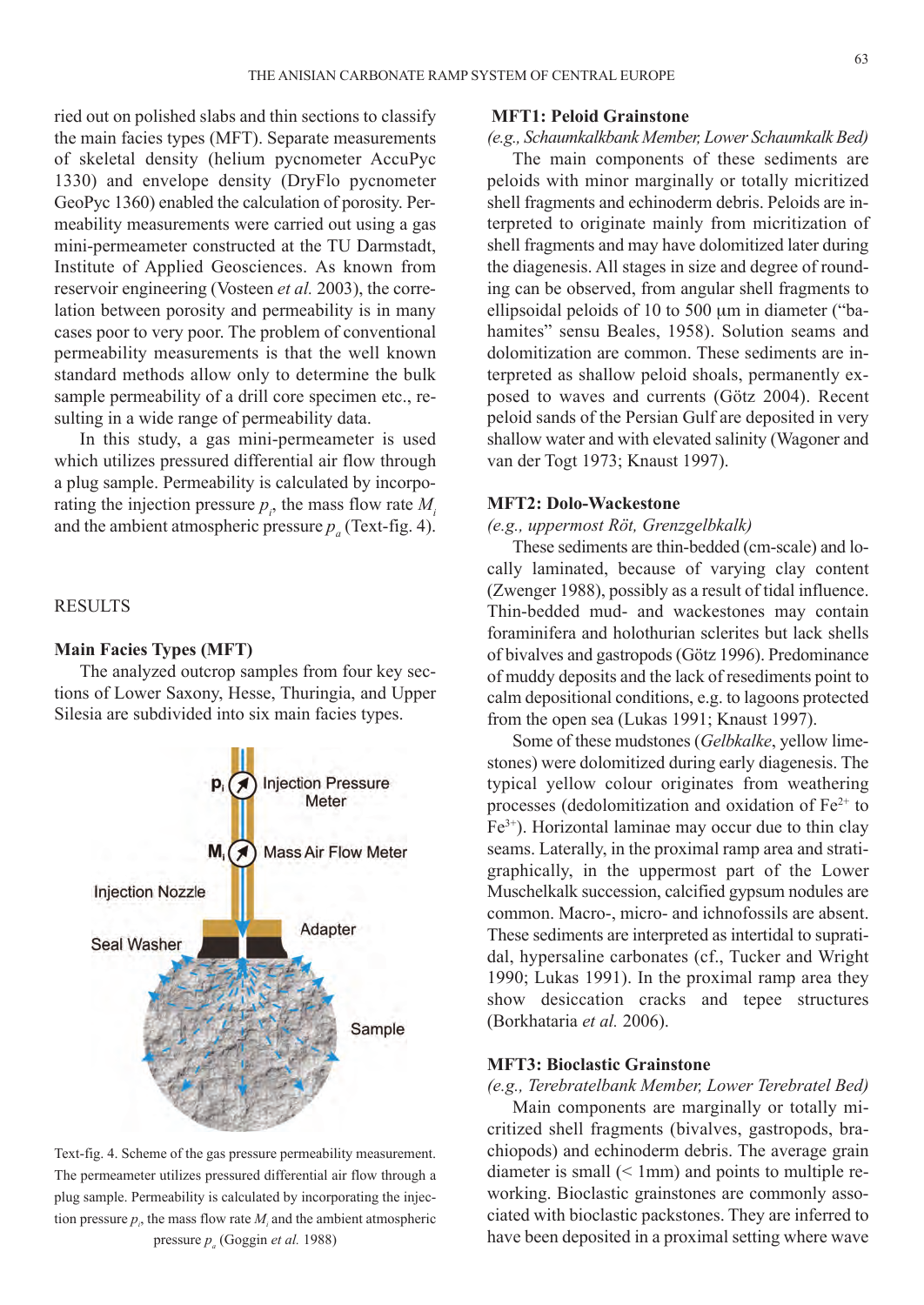action and bottom currents led to permanent winnowing (Rameil *et al.* 2000).

# **MFT4: Bioclastic Packstone**

#### *(e.g., Wellenkalk-1-Member, Konglomerat Bed f4)*

These sediments mainly contain shell fragments of all stages of preservation, and bored intraclasts. shells may be micritized or display an inversion of fabric. Other components are echinoderm fragments and vertebrate remains (Götz 1996). The bored lithoclasts show borings of two different diameters pointing to *Trypanites* sp. (1 mm) and *Balanoglossites* sp. (up to 5 mm). According to Knaust (1998) this ichnospecies association is typical for proximal ramp areas.

## **MFT5: Bioclastic Wackestone**

# *(e.g., Wellenkalk-3-Member, Spiriferina Bed)*

Main components are shells of bivalves, brachiopods, gastropods and echinoderm fragments. Wackestones commonly display a rich microfauna: foraminifera, holothurian sclerites, conodonts, and vertebrate remains are found (Götz and Gast 2010). Bioclastic wackestones commonly appear in close association with laminated mudstones. This fact and their high matrix content imply a calm, shallow subtidal depositional environment (Rameil *et al.* 2000).

# **MFT6: Nodular Mudstone**

# *(e.g., Wellenkalk-2-Member, Lower Wellenkalk)*

Commonly heavily bioturbated, these mudstones usually lack any primary texture because it was completely homogenized by burrowing and subsequently overprinted by diagenesis. Within the Wellenkalk mudstones, rare beds of detrital carbonates are found, which often pinch out laterally. According to Aigner (1982, 1985) they are interpreted as distal tempestites. Thus, a quiet, subtidal environment is assumed, at a depth just below storm wave base. Knaust (2000) interprets the Wellenkalk mudstones as a result of "low energy background sedimentation".

# **Pore Types and Origin**

Lower Muschelkalk porosity (Pl. 1) includes primary (interparticle, intraparticle) and secondary (moldic, vuggy, stylolitic) porosities (cf. Choquette and Pray 1970; lucia 1995, 2007). *Moldic porosity* (Pl. 1, Figs 1-2) is a secondary porosity created through the dissolution of a preexisting constituent of a rock, such as a shell, rock fragment or grain. The pore preserves the shape, or mold, of the dissolved material. *Vuggy porosity* (Pl. 1, Fig. 3) is also a secondary porosity generated by the dissolution of large features (such as macrofossils) in carbonate rocks

leaving large holes up to the size of a cave. *Interparticle porosity* (Pl. 1, Fig. 4) is characterized by the pores between the grains and other particles whereas *intraparticle porosity* (Pl. 1, Fig. 5) is characterized by the space within the skeletal material which was not filled by cement. *Stylolitic porosity* (Pl. 1, Fig. 6) is a secondary porosity which is formed by pressure solution, a dissolution process which reduces pore space under pressure during diagenesis. The stylolites mostly contain concentrated insoluble residue such as clay minerals and iron oxides.

## **Porosity and Permeability**

here, we present the porosity and permeability data of the six main facies types of mid/outer Muschelkalk ramp deposits, defined by litho- and microfacies analyses, in comparison to published data of inner ramp deposits and those of carbonates of Middle East Arab and Khuff formations (Text-fig. 5). The dolo-wacke-/packstones and bioclastic grainstones attain the highest porosities of 24 % (e.g., *Gelbkalke*), and 12 % (*Terebratel Beds)*, respectively. Peloid grainstones reach porosities of up to 8 % (Schaumkalkbank) Member, *Schaumkalk Beds*). The mud-/wackestones of the Wellenkalk members typically show porosities below 2 %. Even in the most porous strata (Grenzgelbkalk, Oolithbank and schaumkalkbank members; Text-fig. 6), permeabilities do not exceed 10 mD, and only a few carbonates (peloid shoals of the schaumkalkbank Member, Brandenburg; grainstones of the distal ramp, Gorazdze and Karchowice beds, Upper Silesia) show higher permeabilities up to 90 mD. Average porosities are 4.7 %, however most of the sediments are platy and nodular mud-/wackestones and bioclastic wacke-/packstones (Wellenkalk members; Text-fig. 6) with an average porosity of 0.6 %. The average permeability is 7.2 mD.

In general, Muschelkalk rocks with permeabilities lower than 1 mD are considered tight; higher values indicate reservoir rocks (cf. Borkhataria *et al.* 2006). Figure 5 shows that grain-supported carbonates of the mid and outer ramp setting group together in the reservoir field, indicating high reservoir potential compared to values from other carbonate reservoirs (Ehrenberg and Nadeau 2005, lucia 2007). Most of the dolo-wacke-/packstones are tight despite their generally high porosities.

According to the measured permeabilities, Muschelkalk deposits of the Anisian Peri-Tethys ramp system are grouped into three classes: low permeability rocks  $(k < 2$  mD), medium permeability rocks  $(k < 7$  mD), and high permeability rocks ( $k < 20$  mD; max. 90 mD).

Besides facies related porosity and permeability of distinct rock types, one has to consider karstification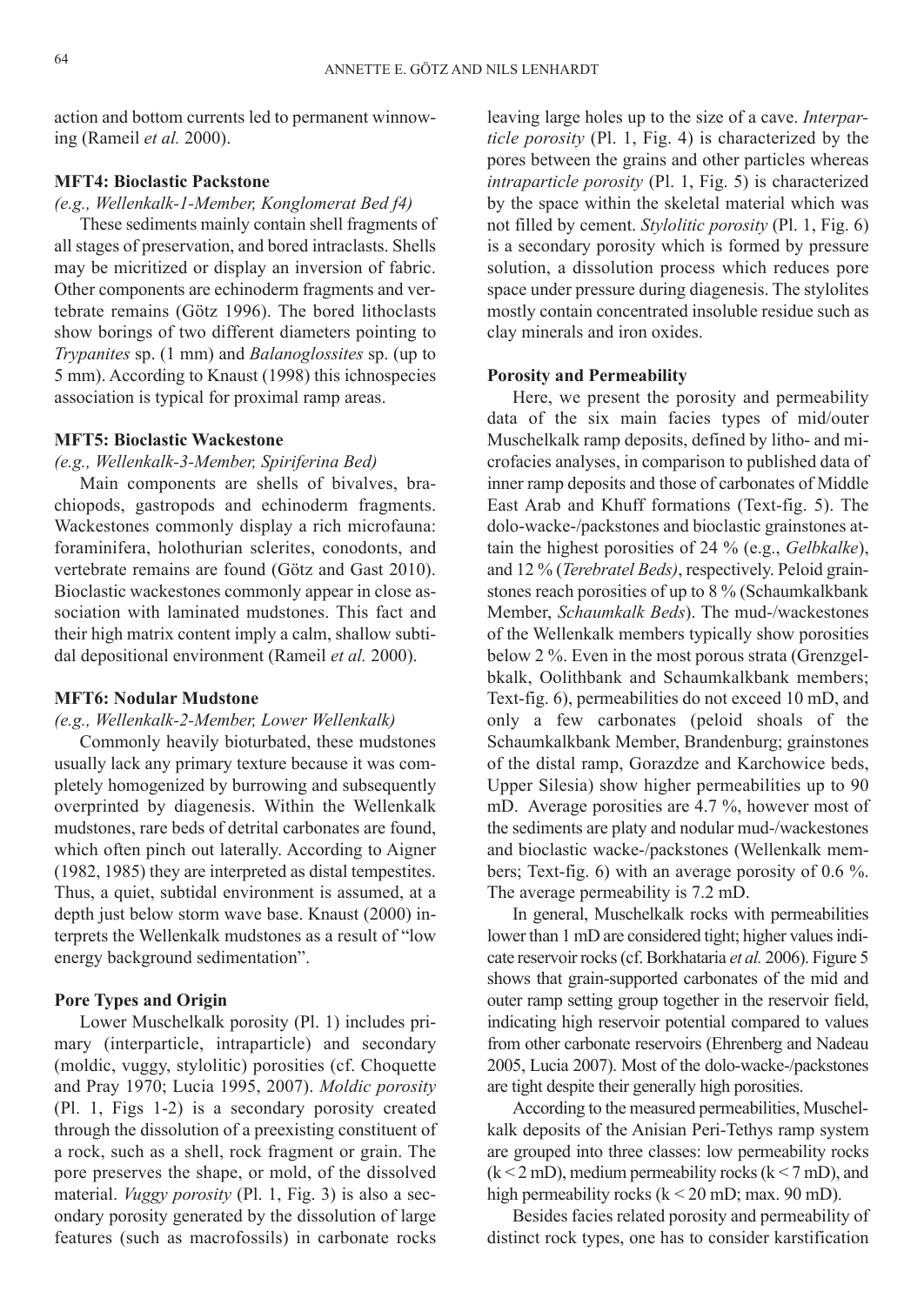

Plate 1. Photomicrographs showing the different types of porosity within the analyzed samples. 1-2 – moldic porosity; 3 – vuggy porosity; 4 – interparticle porosity; 5 – intraparticle porosity; 6 – stylolitic porosity. scale bar is 1 mm.

as major process forming porous strata. The oomoldic porosity of the schaumkalk and Gorazdze Beds as well as the growth porosity of the reefal Karchowice Beds represent primary or early diagenetic porosity. Whereas karstification leads to much higher porosities within these rock units and thus plays a crucial role in the formation of a reservoir.

# **DISCUSSION**

The described main facies types show a characteristic hierarchical stacking pattern within the stratigraphic succession (Text-fig. 6). Mud-/wackstones are overlain by bioclastic grain-/packstones, followed by mud-/wackestones and peloid grainstones and/or dolo-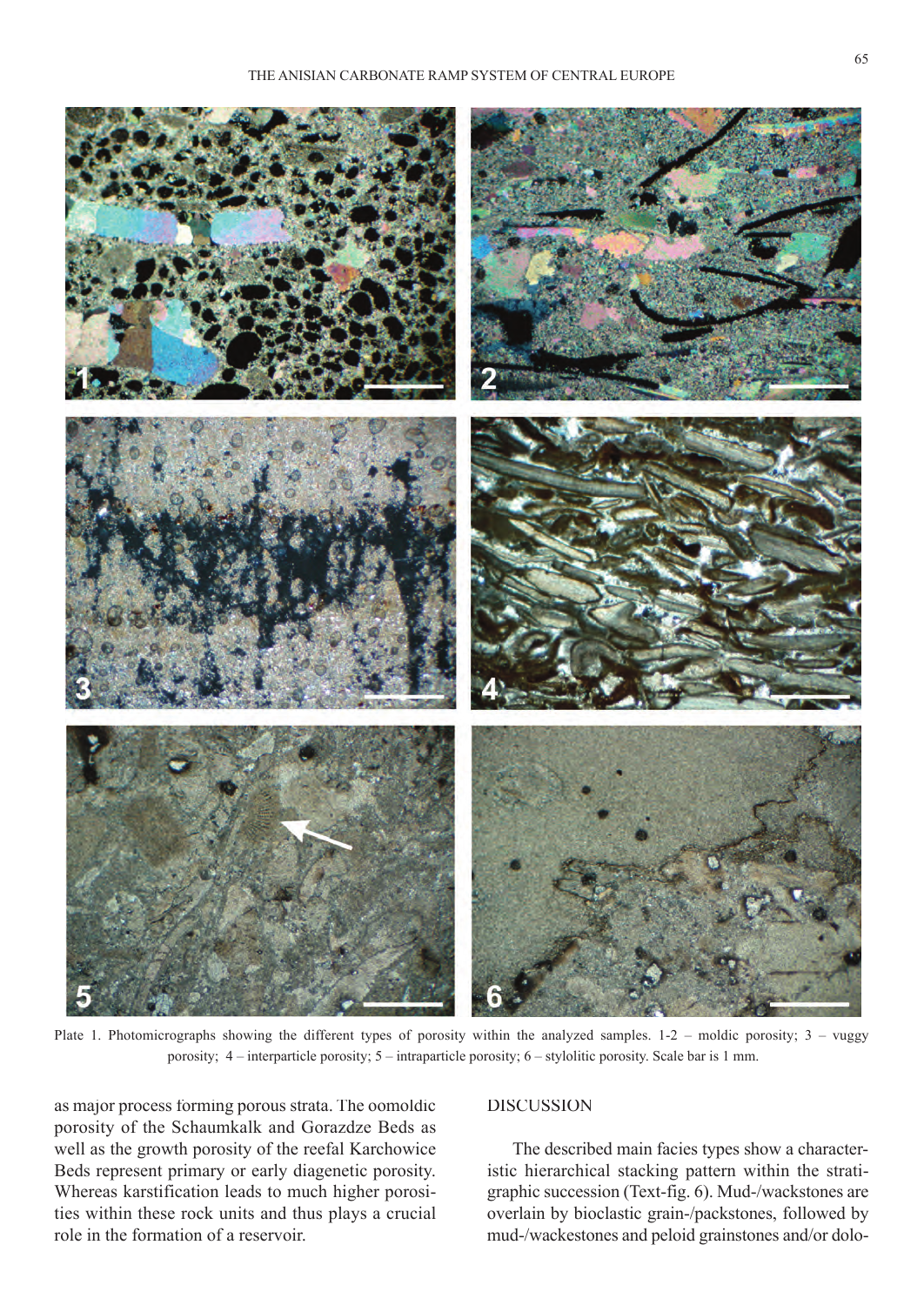

Text-fig. 5. Porosity/permeability cross plots comparing lower Muschelkalk values from Central Europe (this study) to average values from Middle East Arab and Khuff reservoirs (Bahrain, Qatar, iran, Oman, saudi Arabia, united Arab Emirates; Ehrenberg *et al.* 2007): a) innerramp facies from the De Wjik gas field, NE Netherlands (data from Borkhataria *et al.* 2006); b) Mid- and outer-ramp facies from the Osnabrück, Großenlüder, Steudnitz and Rüdersdorf quarries, Germany (Rüdersdorf data from Noack and Schroeder, 2003), and the Strzelce Opolskie quarry, Poland. P10 = 10 %, P50 = 50 %, and P90 = 90 % of international carbonate reservoirs

wackestones. laterally, these sediments are correlatable in a NW-sE transect, representing inner (Osnabrück), mid (Großenlüder, steudnitz) and outer (strzelce Opolskie) ramp settings. Tight rocks are represented by most of the laminated dolostones and bioturbated mudstones (De Wjik gas field, NE Netherlands; Borkhataria *et al.* 2006; Osnabrück, Lower Saxony). High porosities are characteristic of bioclastic peloid grainstones (Großenlüder, steudnitz, strzelce Opolskie). Compared to international carbonate reservoirs, permeabilities of the most porous Muschelkalk strata are low (Text-fig. 5). however, we can identify low, medium, and high permeability stratal zones, that can be correlated basin-wide (Text-fig. 6).

In a sequence stratigraphic context, the facies architecture consists of layer-shaped depositional sequences of tens of metres subdivided in small-scale, metre-thick cycles (Text-fig. 3). Transgressive and early highstand deposits, build up by nodular mudstones and bioclastic wackestones, have low permeability; bioclastic carbonates of maximum flooding phases, grainstones and packstones, have medium permeability. late highstand deposits, peloid grainstones and dolo-wackestones, represent the most permeable sediments, thus characterizing the potential reservoir zones (Text-fig. 6). in terms of reservoir geometry, the area studied represents a layer-cake structure with laterally continuous fluid-flow units.

In comparison to much higher permeabilities of well-known carbonate successions building layercake reservoirs such as the Permian-Triassic Khuff and Jurassic Arab formations from saudi Arabia (Alsharhan 1993, 2006; Alsharhan and Magara 1994, 1995, Ehrenberg *et al.* 2007), the Middle Triassic Muschelkalk carbonates display muddy epeiric sediments deposited under similar climatic conditions (semiarid, greenhouse climate with low-amplitude, high-frequency variations in relative sea level). The best reservoir facies is recognized in dolo-mudstones of the inner ramp area (lower saxony) and peloid grainstones deposited in the mid and outer ramp areas (hesse, Thuringia, upper silesia). Besides thick intervals of almost tight rocks (Wellenkalk members), two thick intervals of high permeability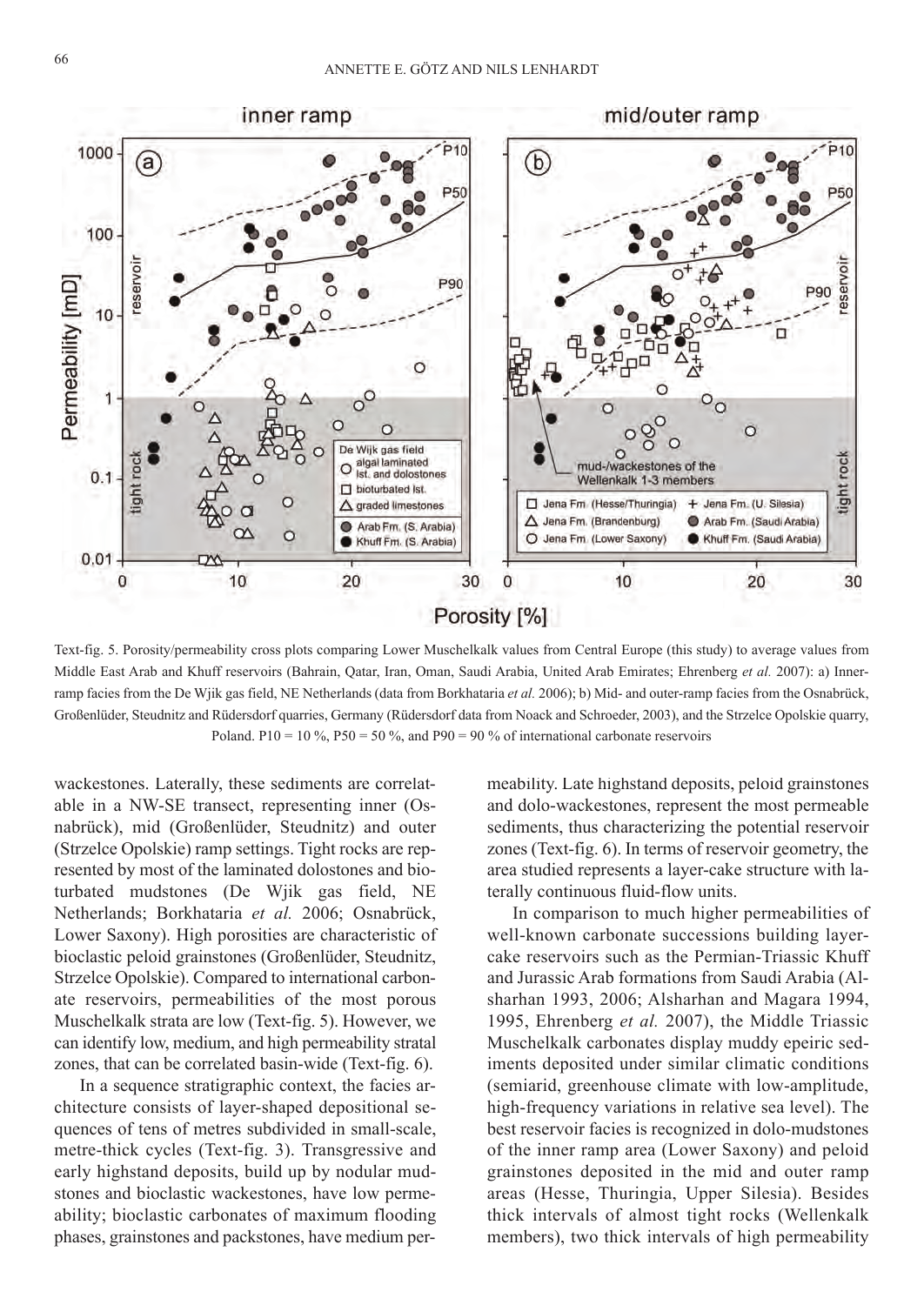

Text-fig. 6. lower Muschelkalk stratal units characterized by low (grey), medium (yellow) and high (red) permeabilities, building basin-wide layercake reservoir zones. Within large-scale, third-order depositional sequences late highstand deposits (red) represent the most permeable sediments

carbonates (Oolithbank Member, schaumkalkbank Member) are identified basin-wide. To estimate the reservoir quality one has to consider palaeogeographic factors, such as distance to oceanic gates, wind direction, the proximity to basin-bounding landmasses, fine-grained siliciclastic input, low-energy conditions and poor water quality (Szulc 2000, Götz and Török 2008; Feist-Burkhardt *et al.* 2008b), promoting the deposition of muddy epeiric carbonates and pore-plugging early cements, thus resulting in generally low-permeability carbonate reservoirs (Borkhataria *et al.* 2006). On the other hand, the lowrelief, homoclinal ramp morphology and minimal accommodation cause the deposition of thick, grainy carbonate successions in the outer ramp setting. This "inverted" facies pattern results in high permeability sediments in the distal part of the Muschelkalk basin, exposed in Upper Silesia.

Recently, grainy shoal bodies of the Ladinian Muschelkalk ramp system have been addressed in terms of reservoir architecture of epeiric shallowwater carbonates (Kostic and Aigner 2004, Ruf and Aigner 2004, Palermo *et al.* 2010) interpreting volume and dimension of distinct shoal bodies and resulting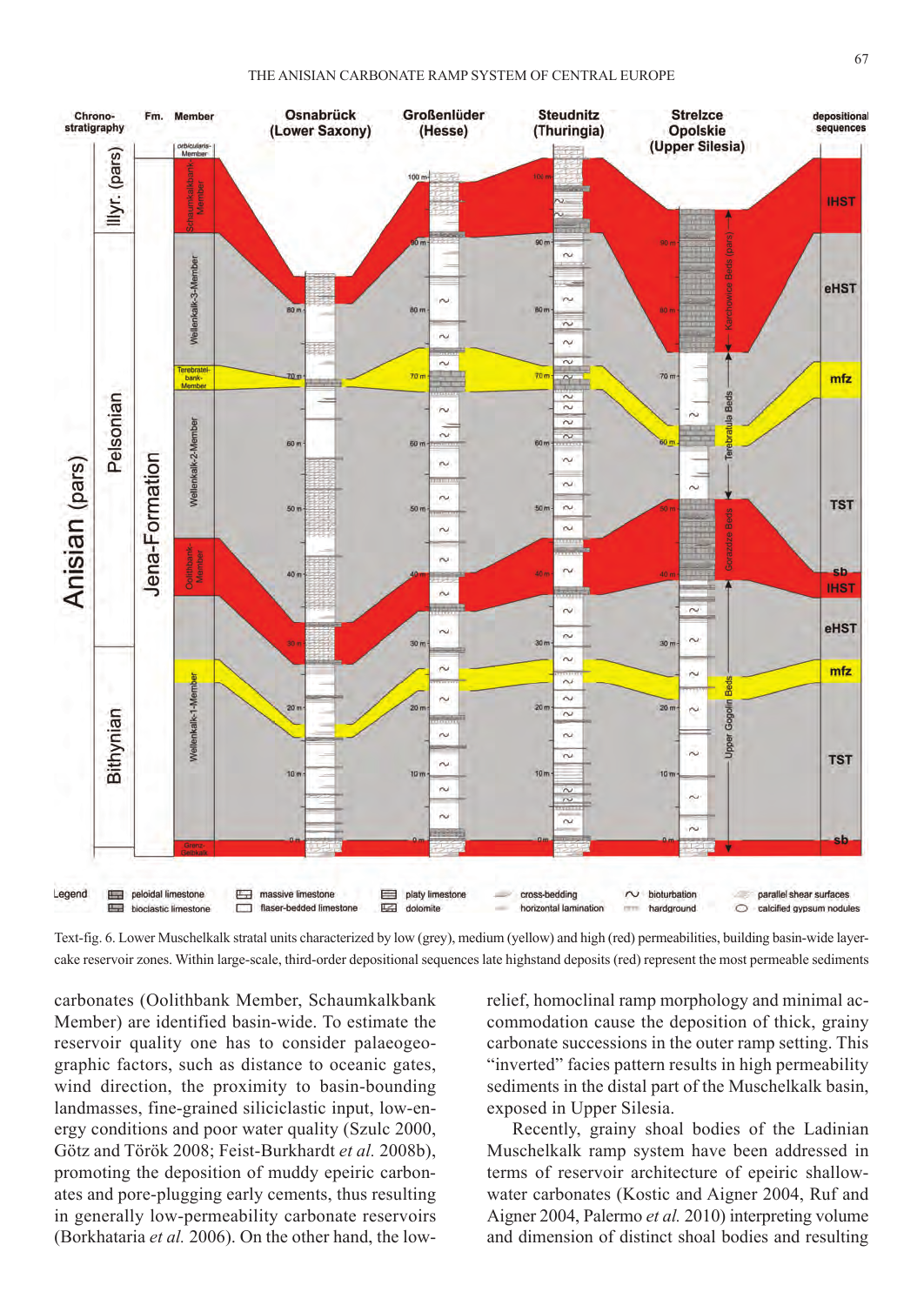facies distribution along the ramp as mainly controlled by the combination of stratigraphic cycles and palaeorelief. Our studies from the Anisian support the cyclic (eustatic) and palaeotectonic (ramp morphology) control of facies successions and thus stacked reservoir units of different quality.

## **CONCLUSIONS**

Lower Muschelkalk carbonates were deposited on a poorly circulated, low-relief, homoclinal ramp, consisting mostly of mudstones and intercalated grainstones with relatively fine grain sizes (mud-dominated carbonate ramp system). similar ramp carbonates are well-known from saudi Arabia (Permian-Triassic Khuff Formation and Jurassic Arab Formation), building layer-cake reservoirs (Ehrenberg *et al.* 2007).

In the Middle Triassic Peri-Tethys Basin, two different reservoir types might be considered: The proximal stacks of muddy dolostones (examples De Wijk, NE Netherlands and Osnabrück, Germany) and the more distally developed grainy limestones (examples Großenlüder, Steudnitz and Rüdersdorf, Germany; strzelce Opolskie, Poland). The depositional setting with low-relief and minimal accommodation contributed to both, the development of the distinct facies types and to unusual and possibly even "inverted" facies patterns with thick, grainy facies found in the distal part of the basin (Poland).

The knowledge of lateral and stratal facies successions and sequence architecture is crucial for interpretation of reservoir characteristics and contributes to a reliable reservoir prognosis. Within large-scale, third-order depositional sequences transgressive and early highstand mud-dominated deposits with very minor pore space are low permeable, whereas bioclastic carbonates of maximum flooding phases are medium permeable. late highstand deposits represent the most permeable sediments, thus characterizing stratigraphic units with the best reservoir qualities. The thickness of these units increases from proximal to distal ramp parts. however, generally the thicknesses of low, medium, and high permeability intervals within the Anisian ramp system are unchanging, resulting in lateral continuity of reservoir quality. Thus, the vertical and lateral succession of petrophysical rock properties can be used to predict reservoir qualities of Muschelkalk carbonates. The here detected high degree of lateral facies and poroperm continuity is seen to contribute to subsurface reservoir characterization, where often only limited well and seismic data are available.

#### **Acknowledgements**

This study is part of a project on reservoir characteristics of epeiric mud-dominated carbonates as outcrop analogues for layer-cake reservoirs of world-wide importance. Ravi Borkhataria (Shell International) and Niels Rameil (Ruhr University Bochum) are greatly acknowledged for discussions in the field during several joint field trips. Holger Scheibner (TU Darmstadt) is thanked for the preparation of thin sections and plug samples. The thorough reviews of Katrin Ruckwied (shell international) and Joachim szulc (Cracow) are greatly appreciated.

# **REFERENCES**

- Aigner, T. 1982. Calcareous tempestites: storm dominated stratification in Upper Muschelkalk limestones (Middel Triassic, sW-Germany). in: Einsele, G., seilacher, A. (Eds), Cyclic and event stratification, pp. 180–198. springer; Berlin.
- Aigner, T. 1985. Storm depositional systems. Dynamic stratigraphy in modern and ancient shallow marine sequences. *Lecture Notes in Earth Sciences*, **3**, 1–174.
- Aigner, T. and Bachmann, G.H. 1992. Sequence-stratigraphic framework of the German Triassic. *Sedimentary Geology*, **80**, 115–135.
- Alsharhan, A.s. 1993. Facies and sedimentary environment of the Permian carbonates (Khuff Formation) in the United Arab Emirates. *Sedimentary Geology*, **84**, 89–99.
- Alsharhan, A.s. 2006. sedimentological character and hydrocarbon parameters of the middle Permian to Early Triassic Khuff Formation, united Arab Emirates. *GeoArabia*, **11**, 121–158.
- Alsharhan, A.S. and Magara, K. 1994. The Jurassic of the Arabian Basin: Facies, depositional setting and hydrocarbon habitat. in: Embry, A.F. (Ed.), Pangea: Global environments and resources. *Canadian Society of Petroleum Geologists Memoir*, **17**, 397–412.
- Alsharhan, A.s. and Magara, K. 1995. Nature and distribution of porosity and permeability in Jurassic carbonate reservoirs of the Arabian Gulf Basin. *Facies*, **32**, 237–254.
- Beales, F.W. 1958. Ancient sediments of Bahaman type. *AAPG Bulletin*, **42**, 1852–1880.
- Borkhataria, R. 2004. Integrated exploration- and productionscale reservoir prediction in "grainy" and "muddy" epeiric carbonate ramp deposits: The Muschelkalk (Triassic), The Netherlands. PhD Thesis, University of Tübingen, 163 p., Tübingen.
- Borkhataria, R., Aigner, T. and Pipping, K.J.P. 2006. An unusual, muddy, epeiric carbonate reservoir: the lower Muschelkalk (Middle Triassic) of the Netherlands. *AAPG Bulletin*, **90**, 61–89.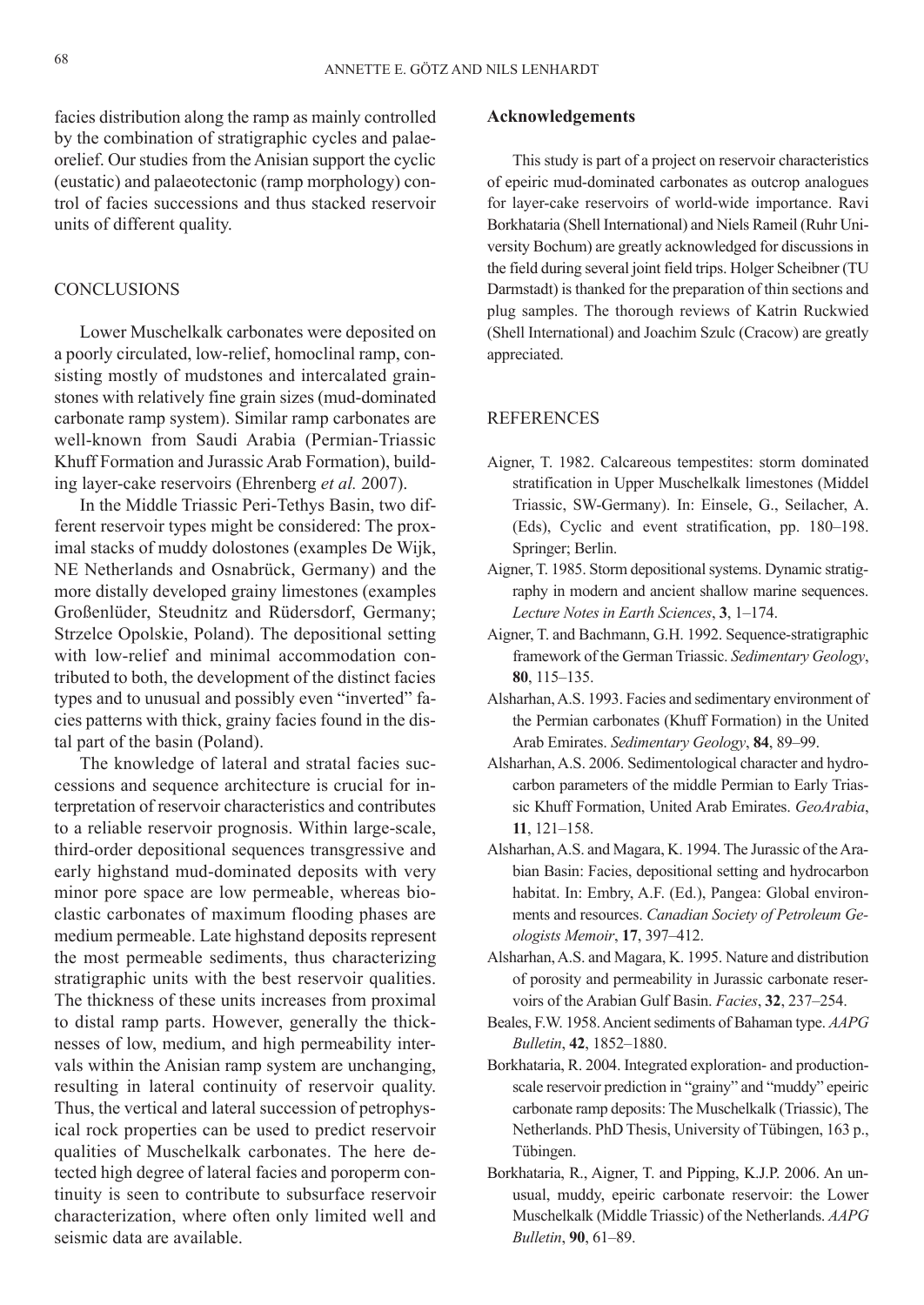- Choquette, P.W. and Pray, l.C. 1970. Geologic nomenclature and classification of porosity in sedimentary carbonates. *AAPG Bulletin*, **54**, 207–250.
- Conradi, F.A., Götz, A.E., Rameil, N. and McCabe, R. 2007. Integrating chemostratigraphy and palynofacies into sequence stratigraphic models: A case study of the lower Muschelkalk (Anisian) from the Germanic Basin. Geophysical Research Abstracts 9, 01763, 2007, SRef-ID: 1607–7962/gra/EGu2007-A-01763.
- Ehrenberg, s.N. and Nadeau, P.h. 2005. sandstone *vs.* Carbonate petroleum reservoirs: A global perspective on porosity-depth and porosity-permeability relationships. *AAPG Bulletin*, **89**, 435–445.
- Ehrenberg, s.N., Nadeau, P.h. and Aqrawi, A.A.M. 2007. A comparison of Khuff and Arab reservoir potential throughout the Middle East. *AAPG Bulletin*, **91**, 275–286.
- Feist-Burkhardt, S., Götz, A.E., Ruckwied, K. and Russell, J.W. 2008a. Palynofacies patterns, acritarch diversity and stable isotope signatures in the lower Muschelkalk (Middle Triassic) of N switzerland: evidence of third-order cyclicity. *Swiss Journal of Geosciences*, **101**, 1–15.
- Feist-Burkhardt, s., Götz, A.E. and szulc, J. (coord.), Borkhataria, R., Geluk, M., Haas, J., Hornung, J., Jordan, P., Kempf, O., Michalík, J., Nawrocki, J., Reinhardt, L., Ricken, W., Röhling, G.-H., Rüffer, T., Török, Á. and Zühlke, R. 2008b. Triassic. In: McCann, T. (Ed.), The Geology of Central Europe, pp. 749–821. Geological society london.
- Föhlisch, K. and Voigt, T. 2001. synsedimentary deformation in the lower Muschelkalk of the Germanic Basin. *IAS Special Publications*, **31**, 279–297.
- Goggin, D.J., Thrasher, R.L. and Lake, L.W. 1988. A theoretical and experimental analysis of minipermeameter response including gas slippage and high velocity flow effects. *In Situ*, **12**, 79–116.
- Götz, A.E. 1996. Fazies und sequenzanalyse der Oolithbänke (Unterer Muschelkalk, Trias) Mitteldeutschlands und angrenzender Gebiete. *Geologisches Jahrbuch Hessen*, **124**, 67–86.
- Götz, A.E. 2004. Zyklen und Sequenzen im Unteren Muschelkalk des Germanischen Beckens. *Hallesches Jahrbuch für Geowissenschaften*, **B 18**, 91–98.
- Götz, A.E. and Feist-Burkhardt, S. 1999. Sequenzstratigraphische Interpretation der Kleinzyklen im Unteren Muschelkalk (Mitteltrias, Germanisches Becken). *Zentralblatt für Geologie und Paläontologie*, Teil i (1997) **7/9**, 1205–1219.
- Götz, A.E. and Gast, s. 2010. Basin evolution of the Anisian Peri-Tethys: implications from conodont assemblages of lower Muschelkalk key sections (Central Europe). *Zeitschrift der Deutschen Gesellschaft für Geowissenschaften*, **161**, 39–49.
- Götz, A.E. and Török, Á. 2008. Correlation of Tethyan and Peri-Tethyan long-term and high-frequency eustatic sig-

nals (Anisian, Middle Triassic). *Geologica Carpathica*, **59**, 307–317.

- Götz, A.E., Török, Á., Feist-Burkhardt, s. and Konrád, Gy. 2003. Palynofacies patterns of Middle Triassic ramp deposits (Mecsek Mts., S Hungary): A powerful tool for highresolution sequence stratigraphy. *Geoaustria*, **46**, 77–90.
- Götz, A.E., Szulc, J. and Feist-Burkhardt, S. 2005. Distribution of sedimentary organic matter in Anisian carbonate series of s Poland: evidence of third-order sea-level fluctuations. *International Journal of Earth Sciences*, **94**, 264–274.
- Hagdorn, H., Hickethier, H., Horn, M. and Simon, T. 1987. Profile durch den hessischen, unterfränkischen und badenwürttembergischen Muschelkalk. *Geologisches Jahrbuch Hessen*, **115**, 131–160.
- Heunisch, C. 1999. Die Bedeutung der Palynologie für Biostratigraphie und Fazies in der Germanischen Trias. in: hauschke, N., Wilde, V. (Eds), Trias, eine ganz andere Welt: Mitteleuropa im frühen Erdmittelalter, pp. 207–220. Verlag Dr. Friedrich Pfeil; München.
- Kedżierski, J. 2000. sequenzstratigraphie des Muschelkalks im östlichen Teil des Germanischen Beckens (Deutschland, Polen). PhD Thesis, Martin Luther University Halle-Wittenberg, 210 p. Halle (Saale).
- Knaust, D. 1997. Die Karbonatrampe am SE-Rand des Persischen Golfes (Vereinigte Arabische Emirate) – rezentes Analogon für den Unteren Muschelkalk der Germanischen Trias? *Greifswalder Geowissenschaftliche Beiträge*, **5**, 101–123.
- Knaust, D. 1998. Trace fossils and ichnofabrics on the Lower Muschelkalk carbonate ramp (Triassic) of Germany: tool for high-resolution sequence stratigraphy. *Geologische Rundschau*, **87**, 21–31.
- Knaust, D. 2000. Signatures of tectonically controlled sedimentation in lower Muschelkalk carbonates (Middle Triassic) of the Germanic Basin, in: Bachmann, G.h., lerche, i. (Eds), Epicontinental Triassic. *Zentralblatt für Geologie und Paläontologie*, Teil i (1998), **9/10**, 893–924.
- Kostic, B. and Aigner, T. 2004. Sedimentary and poroperm anatomy of shoal-water carbonates (Muschelkalk, south-German Basin): an outcrop-analogue study of inter-well spacing scale. *Facies*, **50**, 113–131.
- Kozur, H. 1974. Biostratigraphie der germanischen Mitteltrias. *Freiberger Forschungshefte*, **C 280**, 1–71.
- Lucia, F.J. 1995. Rock fabric/petrophysical classification of carbonate pore space for reservoir characterization. *AAPG Bulletin*, **79**, 1275–1300.
- Lucia, F.J. 2007. Carbonate Reservoir Characterization. 2nd ed., pp. 1–336. springer; Berlin.
- Lukas, V. 1991. Die Terebratelbänke (Unterer Muschelkalk, Trias) in hessen – ein Abbild kurzzeitiger Faziesänderungen im westlichen Germanischen Becken. *Geologisches Jahrbuch Hessen*, **119**, 119–175.

Narkiewicz, K. and szulc, J. 2004. Controls of migration of